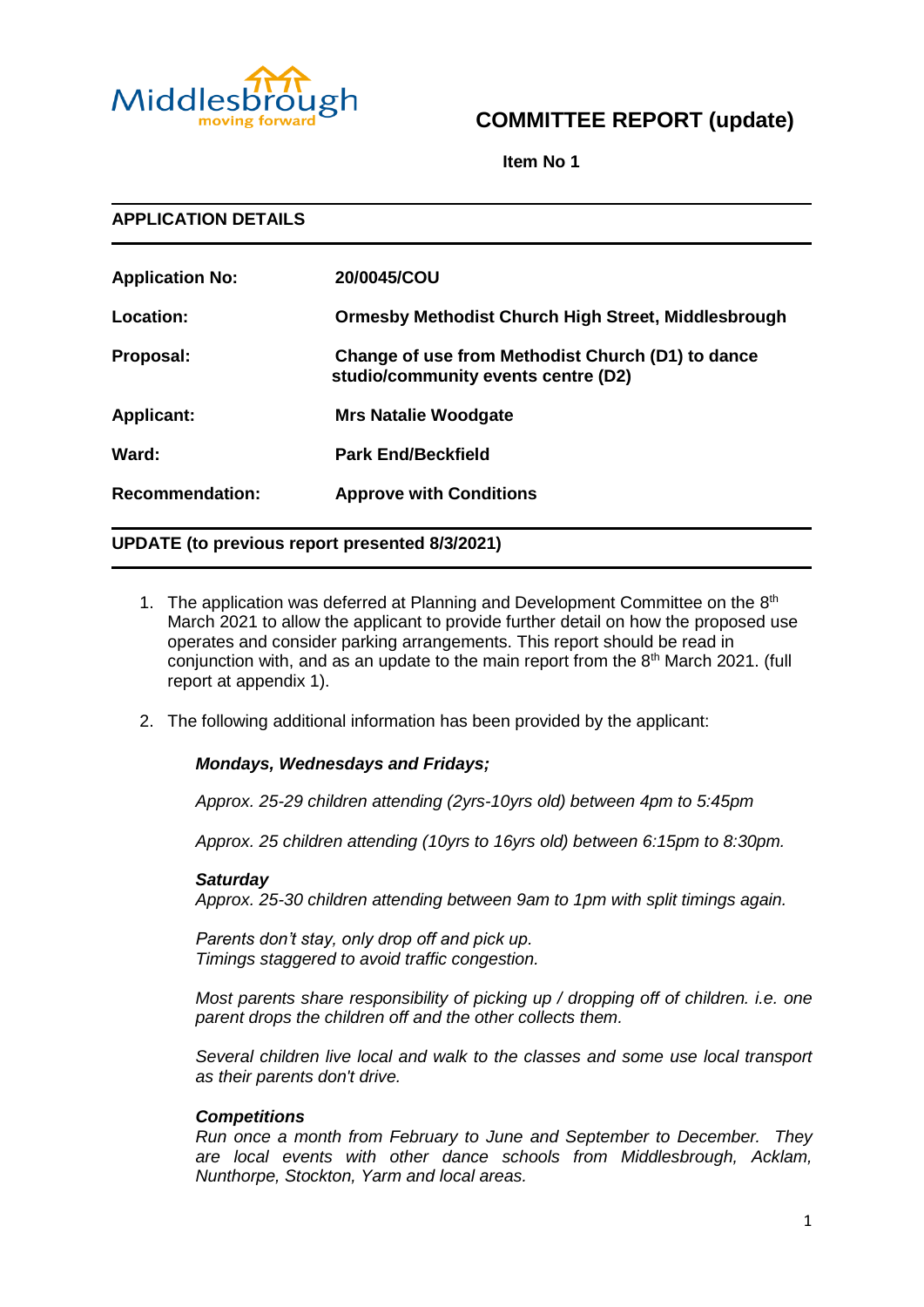*Competitions run from 9am to 8:30pm and are again split between age groups 2/10yrs and 10/16 years mornings and afternoons with approx. 25 to 30 attending. The stage can only accommodate these numbers due to its size, the parents do stay for these but always share cars.*

*There are never coaches/mini buses attending the events only private cars.*

# **Car Park**

*The car park will be marked out and clear turning points and drop off zones marked out.*

In responding to the request for additional information, the applicant has advised that the church previously operating from the site had funerals, weddings and normal congregation prayers, having 112 seats set out in the main church along with 30 seats in the Sunday school area and has sought to point out that these numbers are far greater than the dance studio attendance and has suggested that Funeral cars and Wedding cars all parked on the road outside the church during services.

The applicant has further advised that a dance school ran from the premises for over 12 years this only ceased after the church sold the site.

In view of these matters, and the level of parking being put forward, the applicant considers that it is not necessary to provide additional parking.

# **Material Planning Considerations**

- 3. The material considerations were provided within the main report and since the additional information has been submitted, the Councils Highway Engineer has considered the matter further and remains to be satisfied that, in view of the existing use and parking demand associated with the additional use, the proposed use is acceptable as it will not increase the parking demands for the site.
- 4. The Tees Valley Highway Design Guide parking standards are expressed as a maximum level of provision. When assessing the proposed development against the guide, the proposals could be expected to provide up to a maximum of 18 spaces. The scheme proposes to provide 14 spaces, which is a theoretical shortfall of 4 spaces against the maximum level of parking permitted under the guidance.
- 5. Officers have discussed the parking arrangements with the applicants and it appeared as though spaces could be provided to the south of the pedestrian entrance to the building by removing a section of boundary wall and introducing a dropped kerb. The applicants consider however that the additional parking is not required and wish the application to be determined as presented. In view of this, an assessment needs to be made as to what impact, if any, the lack of 4 car spaces would have on the adjacent highway in terms of the free flow of traffic and highway safety.
- 6. The surrounding area is residential, where on-street parking can reasonably be expected to occur, particularly parking for temporary periods. It is considered that 4 cars could be accommodated on the immediate highway or within a short distance of the development without affecting the free flow of traffic nor highway safety.
- 7. Requests have been made for Traffic Regulation Orders to be introduced and this has been considered by the Senior Highways Officer. It is considered however that waiting restrictions (such as double yellow lines) would have a negative impact on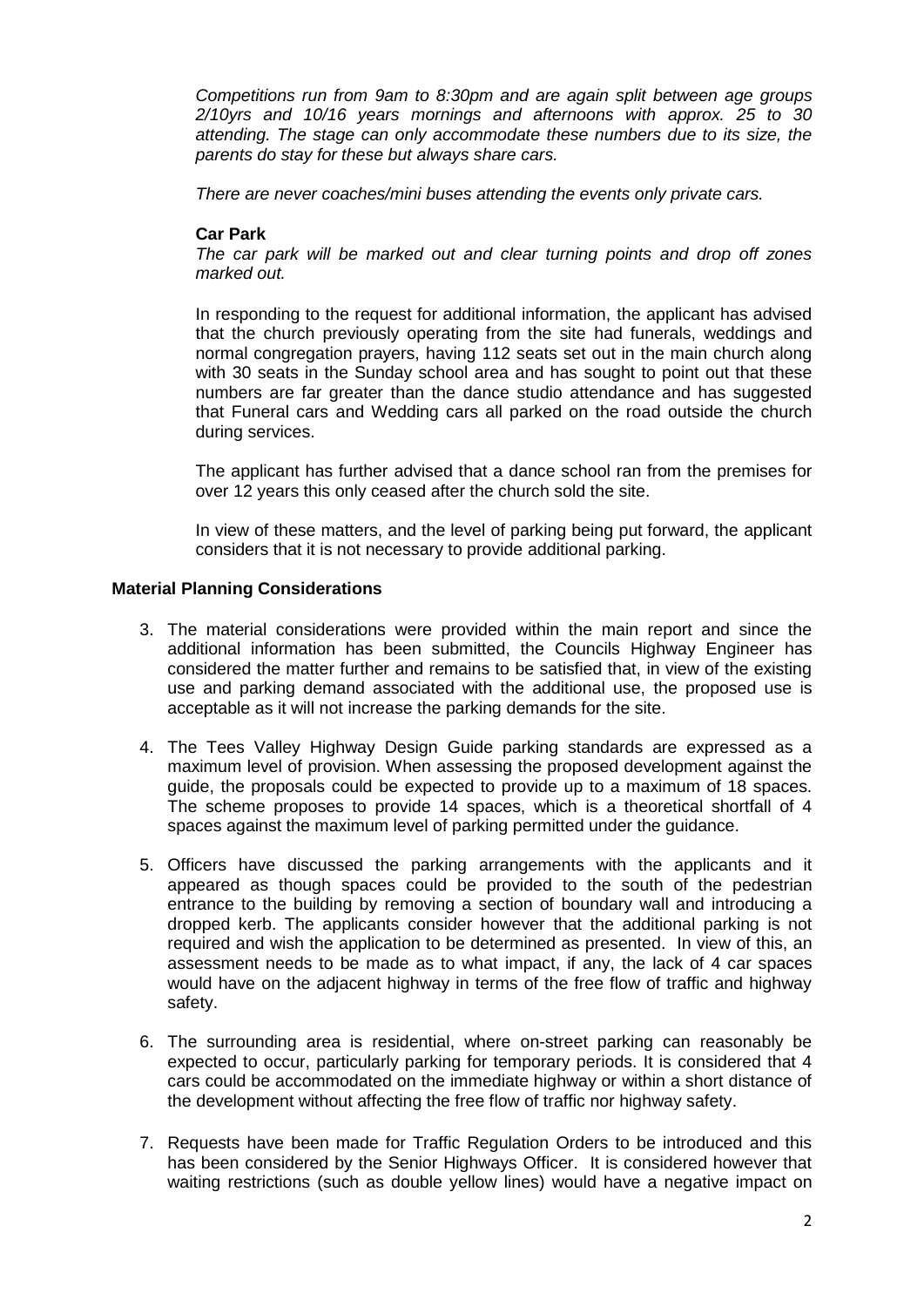existing residents as they would also prevent visitors of residents being able to park on the highway and it would be in force even when the Dance School was closed. Furthermore, in view of the indication that this is a short term issue as people drop children off and leave, enforcing yellow lines would be very difficult and it may result in drop off's occurring slightly further away from the premises which may in turn have an adverse impact on the wider residential street.

- 8. With regards to there being no indicated need for coach access or parking, the parking standards make no reference for the need for such facilities and it is considered therefore that decisions regarding the need for this is based upon a judgement of the scale and nature of development in addition to the parking standards and in this instance, being a relatively small hall, it is accepted that such provision on site is not required.
- 9. On matters of parking provision, it remains to be considered that the lawful fallback position of the site is a place of worship where the parking demand is both higher and occurs for a longer duration means that it would be unreasonable to withhold permission for the change of use of the premises in this instance as the proposals represent a less harmful impact than that could occur under the existing use class.

# **Appearance**

10. Officers previously recommended approval of the scheme and note that members queried the provision of additional parking. The impacts of additional parking on the character of the area have not been taken into account in this report in detail as no such provision is being put forward by the applicant. Had the removal of the wall and provision of hardstanding being proposed, it would need to have been considered and potentially a balancing of considerations as to the addition of parking spaces vs the change in the positive character of the area.

# **Further Comments**

11. Following consideration of the application at Committee, a further objection from the occupier of 8A Pritchett Road was received. In addition to previous comments relating to traffic and parking issues, concerns were raised regarding: collection of waste, pollution, lack of consultation and the difficulty of enforcing parking restrictions. Traffic and parking issues along with potential for provisions of parking restrictions are considered in this update report. In respect of pollution, it is considered that the difference in traffic levels at the site as result of the proposed used will not materially affect pollution levels in the area. With regard to refuse collection, this is a matter of site management which should be organised privately by the operator of the premises. In relation to consultation, the Council do not control works carried out before an application is submitted.

### **Conclusion**

12. In view of the above, it is considered that the additional information provided in respect of how the use will operate, demonstrates that any additional traffic associated with the use as dance studio is unlikely to result in undue harm to highway safety, amenity of adjacent neighbours or character of the area in accordance with local policy and guidance. Other issues raised have been assessed but are not considered to justify refusal of planning permission.

## **Recommendation**

Approve with conditions in line with the recommendation within the main report and an additional condition which requires parking spaces to be clearly marked on the site in order to allow maximum use of the car park.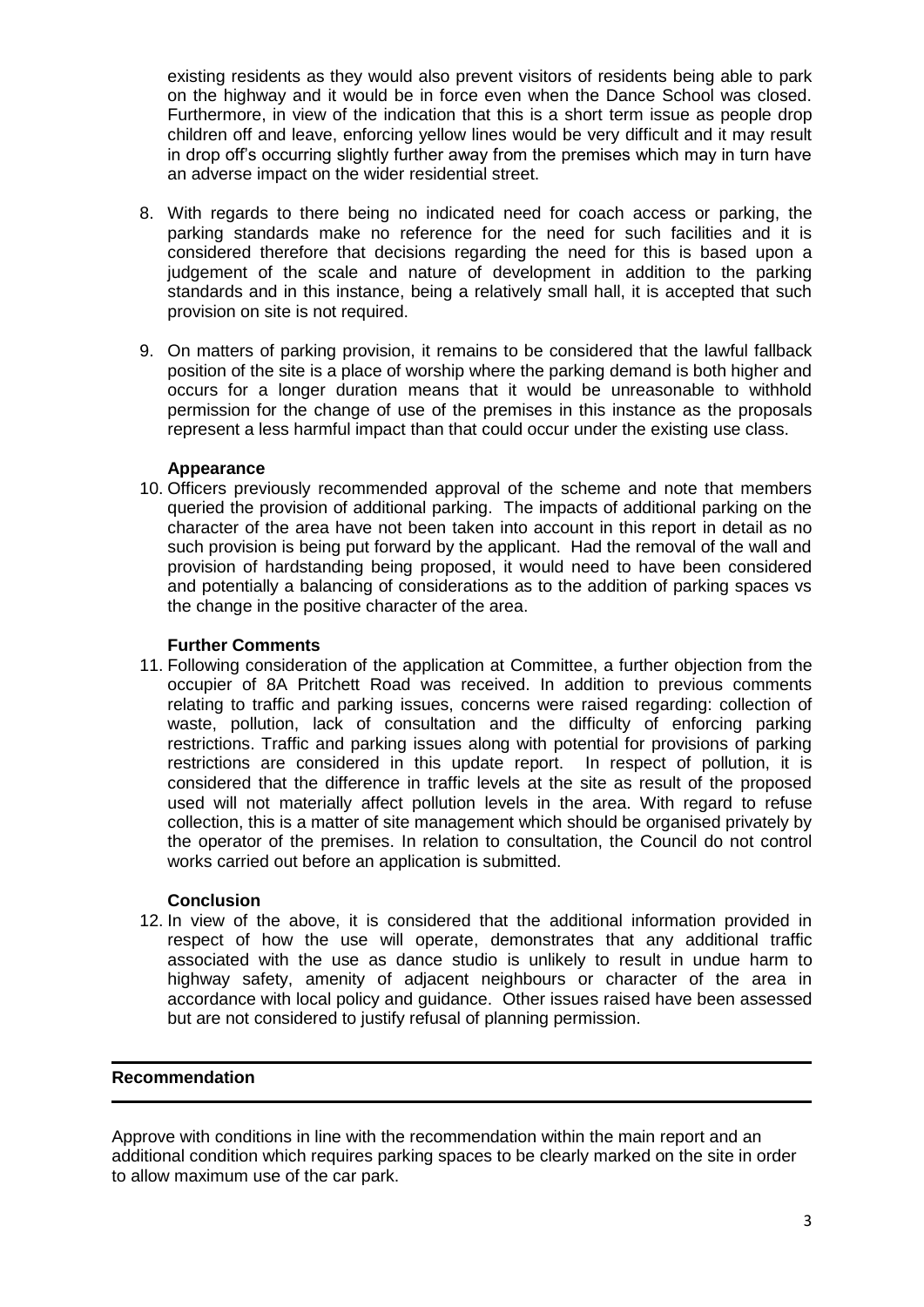

# **COMMITTEE REPORT (update)**

**Item No** 

**APPLICATION DETAILS Application No: 20/0045/COU Location: Ormesby Methodist Church High Street Middlesbrough Proposal: Change of use from Methodist Church (D1) to dance studio/community events centre (D2) Applicant: Mrs Natalie Woodgate Ward: Park End/Beckfield Recommendation: Approve with Conditions**

# **SUMMARY**

Planning permission is sought to convert the vacant Ormesby Methodist Church to use as a dance studio and for community functions. As a result of the usual consultation process objections from three local residents were received.

The main areas of consideration are: the principle of a town centre use in an out of centre area, impact on the amenity of local residents and impact on the safe operation of the highway.

It is considered that the sequential test submitted with the application demonstrates that the building is the most sequentially preferable option available and that the use will not have a detrimental impact on the vitality and viability of the nearby local centre. Consideration was given to the issues raised by local residents however it is considered that that the proposal will not result in a significant increase in terms of noise and disturbance to local residents or an increase in traffic or parking demand over and above the previous use.

The proposed change of use is considered to be in accordance with both local and national planning policies and the officer recommendation is to approve subject to conditions.

# **SITE AND SURROUNDINGS AND PROPOSED WORKS**

The application site is located in a residential area in Ormesby, Middlesbrough. It occupies a corner plot at the junction of Ladgate Lane with Pritchett Road. Surrounding properties are typically two storey semi-detached dwellings. The site is opposite but not within the Ormesby Conservation Area.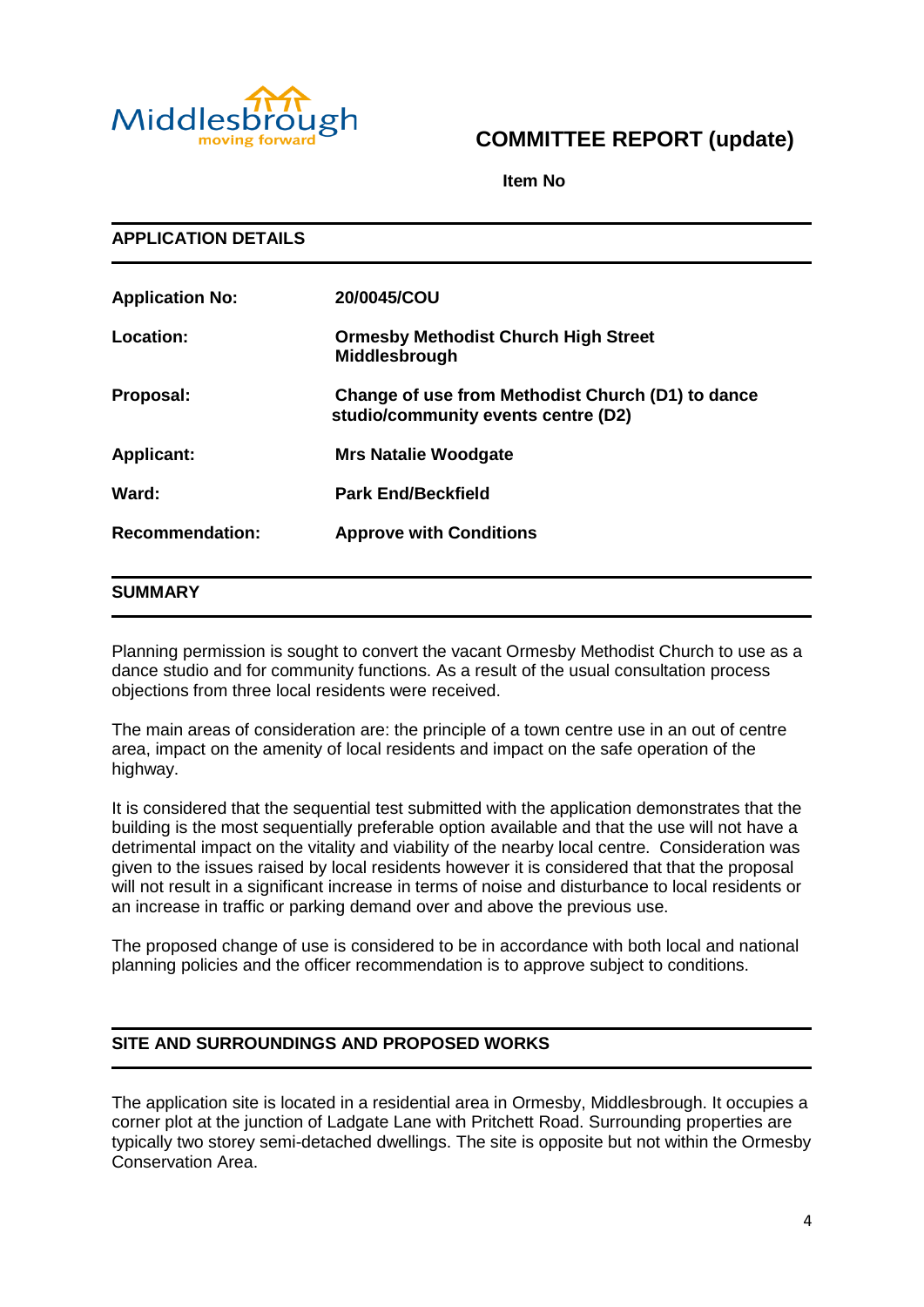The application property is a purpose built, relatively modern building that was previously used as a church. Pedestrian and vehicular access is from Pritchett Road. There is an open landscaped area to the front of the building with Ladgate Lane beyond to the south, residential properties are to the west and north with Pritchett Road and residential properties beyond to the east.

The proposal subject of this application is to change the use of the building from a Church (class F1) to a dance studio/community events centre (F2). No alterations to the exterior of the building are proposed. Opening hours of 9am to 9pm seven days a week are proposed.

Original details submitted with the application indicated provision of 18 parking spaces within the site, a revised plan showing 14 spaces was subsequently submitted.

The following documents were submitted in support of the application:

a) Sequential Test

b) Noise Assessment

# **PLANNING HISTORY**

There is no relevant planning history associated with this application.

# **PLANNING POLICY**

In accordance with Section 38(6) of the Planning and Compulsory Purchase Act 2004, Local Planning Authorities must determine applications for planning permission in accordance with the Development Plan for the area, unless material considerations indicate otherwise. Section 143 of the Localism Act requires the Local Planning Authority to take local finance considerations into account. Section 70(2) of the Town and Country Planning Act 1990 (as amended) requires Local Planning Authorities, in dealing with an application for planning permission, to have regard to:

- The provisions of the Development Plan, so far as material to the application
- Any local finance considerations, so far as material to the application, and
- Any other material considerations.

### Middlesbrough Local Plan

The following documents comprise the *Middlesbrough Local Plan*, which is the Development Plan for Middlesbrough:

- Housing Local Plan (2014)
- Core Strategy DPD (2008, policies which have not been superseded/deleted only)
- Regeneration DPD (2009, policies which have not been superseded/deleted only)
- Tees Valley Joint Minerals and Waste Core Strategy DPD (2011)
- Tees Valley Joint Minerals and Waste Policies & Sites DPD (2011)
- Middlesbrough Local Plan (1999, Saved Policies only) and
- Marton West Neighbourhood Plan (2016, applicable in Marton West Ward only).

# National Planning Policy Framework

National planning guidance, which is a material planning consideration, is largely detailed within the *National Planning Policy Framework* (NPPF). At the heart of the NPPF is a presumption in favour of sustainable development (paragraph 11). The NPPF defines the role of planning in achieving economically, socially and environmentally sustainable development although recognises that they are not criteria against which every application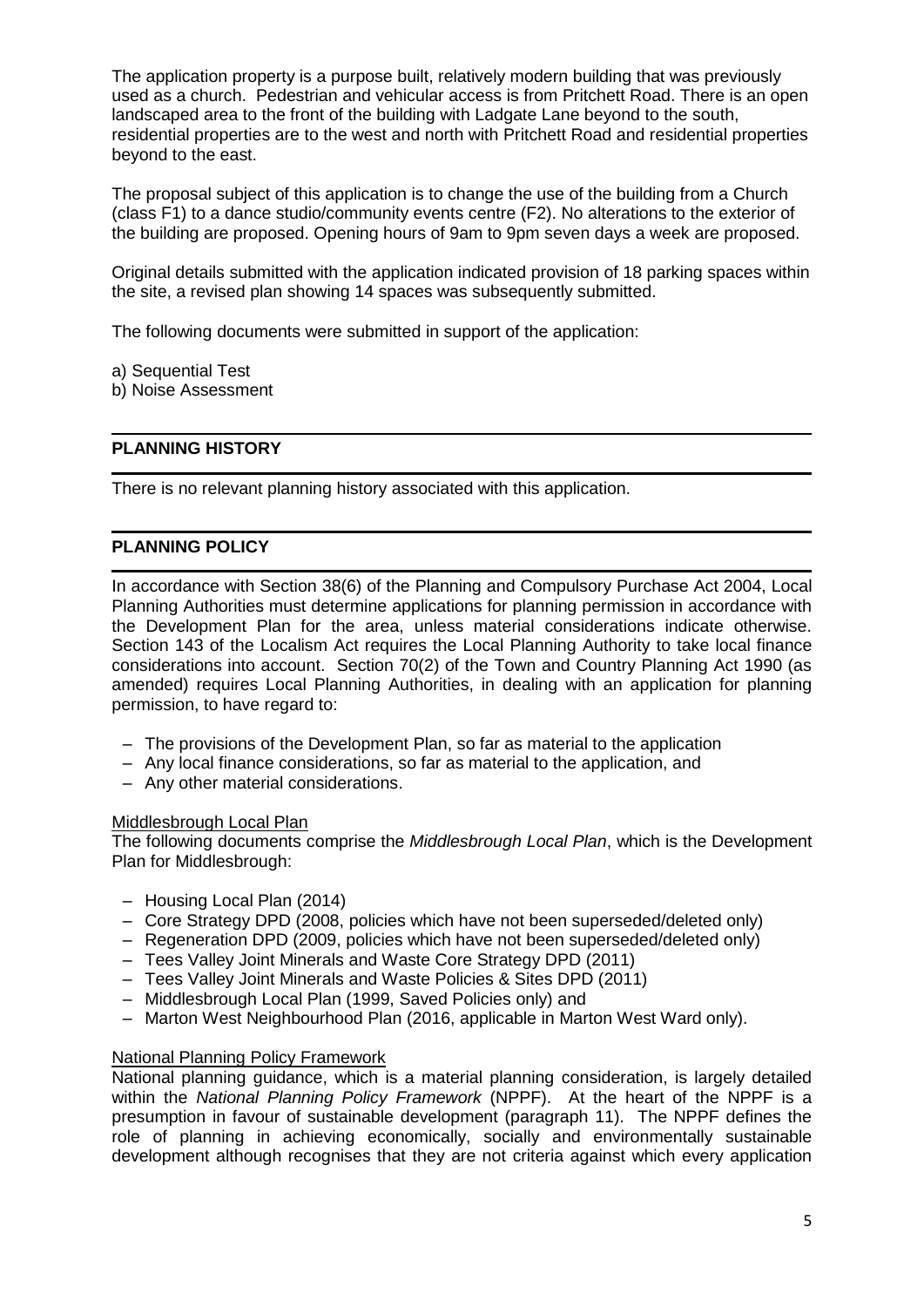can or should be judged and highlights the need for local circumstances to be taken into account to reflect the character, needs and opportunities of each area.

For decision making, the NPPF advises that local planning authorities should approach decisions on proposed development in a positive and creative way, working pro-actively with applicants to secure developments that will improve the economic, social and environmental conditions of the area and that at every level should seek to approve applications for sustainable development (paragraph 38). The NPPF gives further overarching guidance in relation to:

- The delivery of housing,
- Supporting economic growth,
- Ensuring the vitality of town centres,
- Promoting healthy and safe communities,
- Promoting sustainable transport,
- Supporting the expansion of electronic communications networks,
- Making effective use of land,
- Achieving well designed buildings and places,
- Protecting the essential characteristics of Green Belt land
- Dealing with climate change and flooding, and supporting the transition to a low carbon future,
- Conserving and enhancing the natural and historic environment, and
- Facilitating the sustainable use of minerals.

The planning policies and key areas of guidance that are relevant to the consideration of the application are:

DC1 - General Development

CS4 - Sustainable Development

CS5 - Design

CS13 - Town Centres etc Strategy

The detailed policy context and guidance for each policy is viewable within the relevant Local Plan documents, which can be accessed at the following web address. <https://www.middlesbrough.gov.uk/planning-and-housing/planning/planning-policy>

# **CONSULTATION AND PUBLICITY RESPONSES**

### **Middlesbrough Council Strategic Policy**

The development site is within a predominantly residential area and given that this type of use will give rise to increased travel to the site with associated parking and potential for increased noise it will be important to determine if the impact will be minimal in order to satisfy the requirements of Policy DC1.

As a main town centre use outside of a defined centre, a dance studio in this edge of centre location could have an adverse impact upon the vitality and viability of defined centres which would be contrary to Policy CS13 and the NPPFs 'town centre first' approach. In accordance with requirements of the National Planning Policy Framework for town centre development outside of a defined centre, a sequential test was submitted to assess the availability of more suitable premises within or closer to the nearby local centre. It concluded that there were no other viable sites available and that the application site was the preferred option, that it is a sustainable location and represents an appropriate alternative use of Ormesby Methodist Church.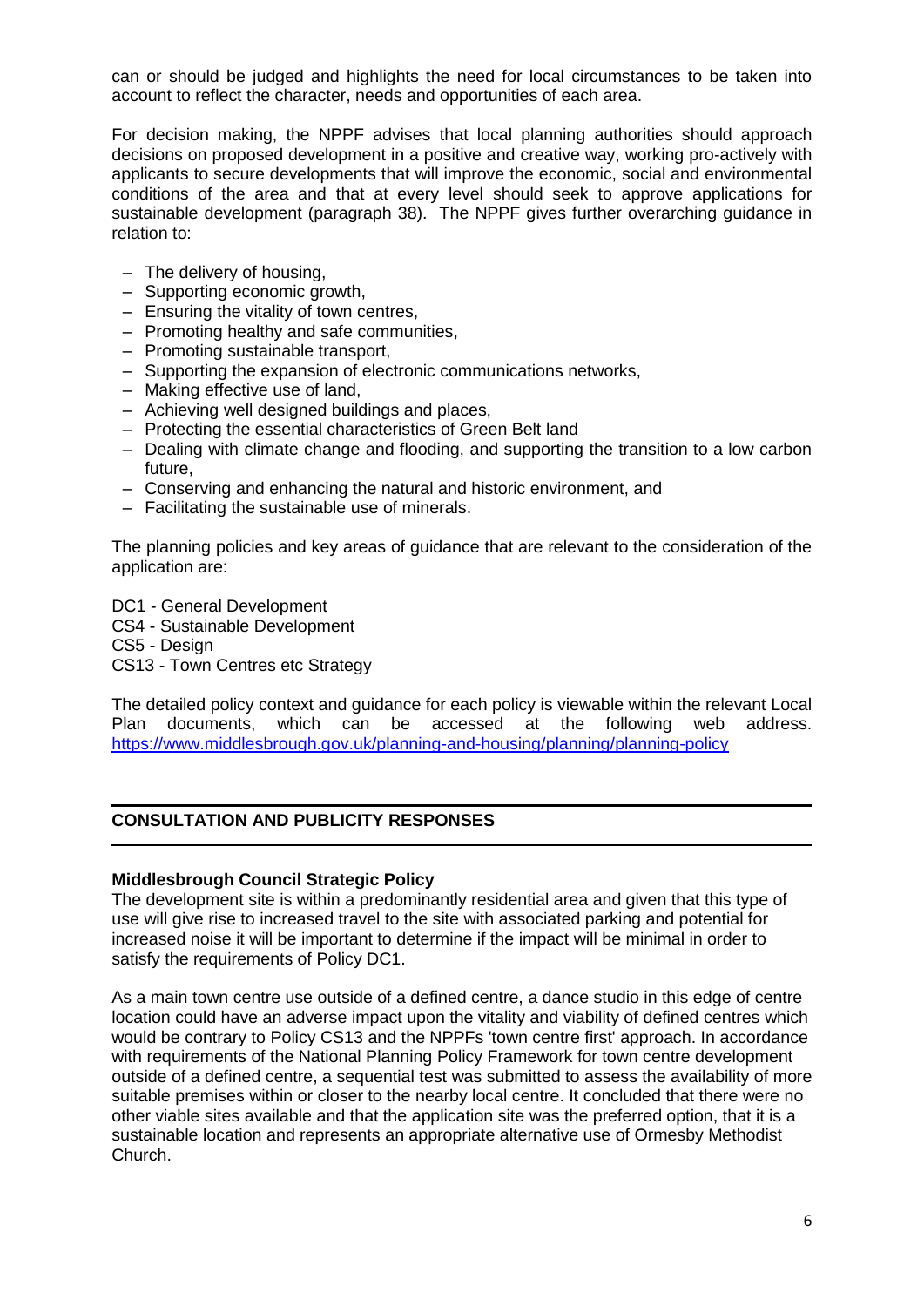# **Middlesbrough Council Highways**

The site abuts Ladgate Lane, a main arterial route for both Middlesbrough and Redcar & Cleveland Councils highway networks. The applicant must ensure the proposed activities of the centre do not affect traffic flows along this route, the applicant must ensure an appropriate level of car parking is provided to cater for the proposed use.

The Tees Valley Design Guide and Specification states that, the applicant should provide sufficient operational parking and area for manoeuvring within the site, 1 space per 10m2 public floor area. A minimum of 4 cycle spaces should also be provided, 2 cycles per 150m2 gross floor area.

To the north of the church, within the site boundary, there is an area of hardstanding, the applicant could make arrangements for this to be formalised into a managed off street parking facility in order to fulfil the above requirements.

# **Middlesbrough Council Environmental Health**

The applicant should carry out further tests to demonstrate that the suggested limit to noise levels of 85dB LAeq (15min) will not result in unacceptable impact on nearby residents.

# **Middlesbrough Council Waste Policy**

No comments

# **Public comment**

Nearby Neighbours were notified of the proposal, comments from the following were received.

Mr P Meredith 38 Raines Court Mrs J Sinclaire 57 High Street Mr B Pugh 8A Pritchett Road

Concerns / objections raised in relation to;

- Parking
- Loss of privacy due to proximity of parking to window
- Noise
- Access for emergency vehicles
- Highway safety
- Request for yellow lines
- Property already in use as a dance studio

# **PLANNING CONSIDERATION AND ASSESSMENT**

### **Policy context**

- 1. The National Planning Policy Framework (NPPF) was most recently revised and published by the Government in February 2019, and is a material consideration. The NPPF states that, where a planning application conflicts with an up-to-date development plan, permission should not usually be granted (para. 12). In determining planning applications, due weight should be given to local planning policies in accordance with their consistency with the revised Framework, with greater weight given to those policies which are closer to those in the Framework (para 213).
- 2. As a starting point, the proposal should be assessed against policies set out in the Development Plan. Policies DC1, CS4 and CS5 which in essence seek to ensure high quality sustainable development, ensure the amenity of nearby residents, character of the area and highway safety are not adversely affected by the development.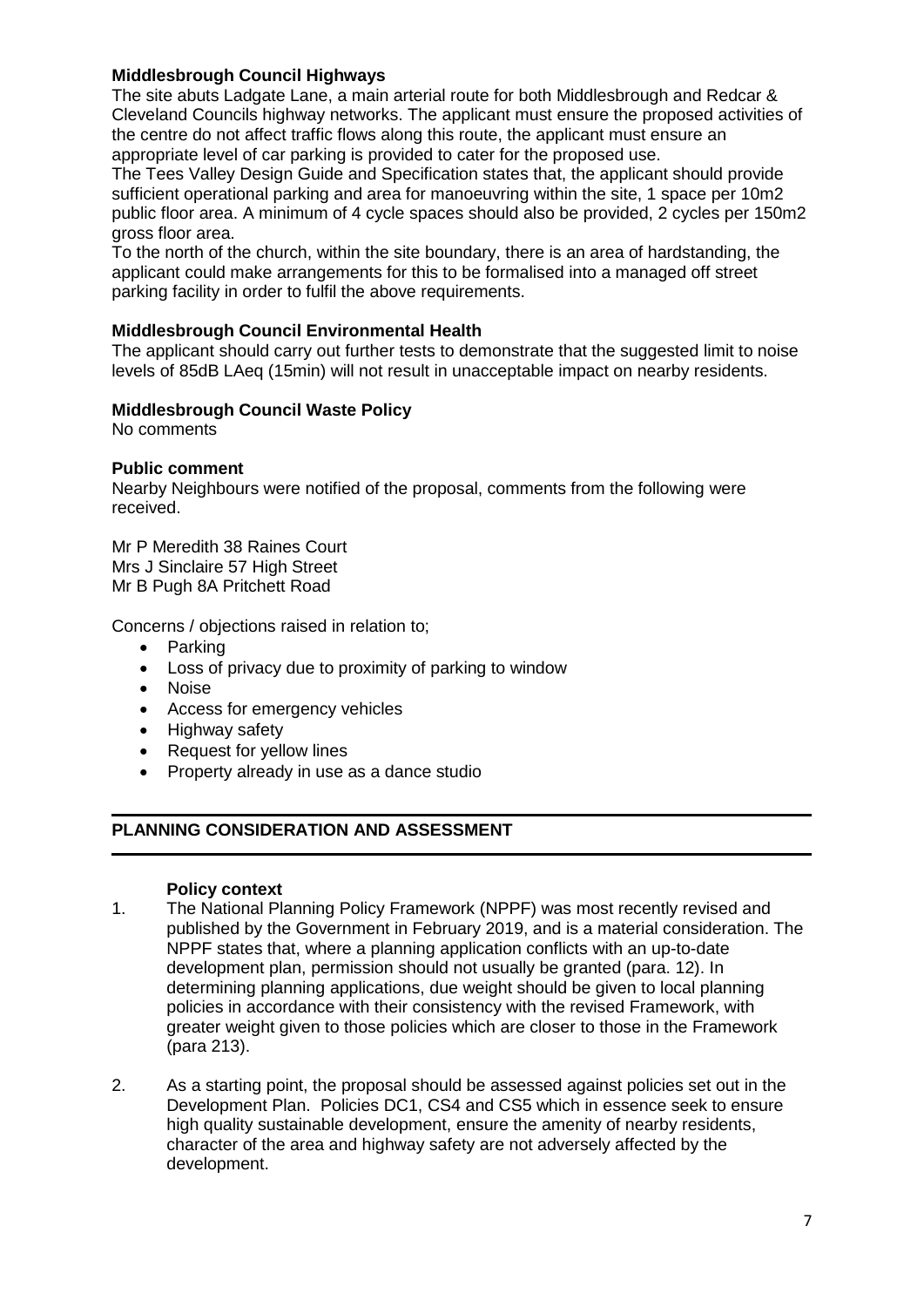3. Policy CS13 sets out a hierarchy of retail centres and seeks to prevent development that will detract from their retail function. Although the site is not within a local centre consideration should be given to the potential impact of the development on the nearby Ormesby High Street Local Centre.

# **Principle**

- 4. The site is located approx. 200m to the west of the nearby Ormesby High Street Local Centre, the proposed use as a dance studio and community uses is a town centre use which should, in accordance with Policy CS13, be located within the centre or as close as possible to it if there are no suitable units available. The sequential test submitted with the application considers the availability and suitability of other units within both the Ormesby High Street Local Centre and Lealholme Crescent Local Centre. It concludes that there are no vacant units within either centre and that given the location of the application site on the fringe of the Ormesby High Street Local Centre, it is the sequentially preferred site for the dance studio and community events development.
- 5. Given the nature of the use and the lack of vacant units in the nearby centre's, it is the considered that the proposed use will not undermine the provisions and purpose of the local centre and it could be argued that it may result in additional footfall within it due to its proximity, thereby contributing to the vitality and viability of the nearby local centre in accordance with Policy CS13.
- 6. The proposed development is considered to be a sustainable form of development as it will bring back into use an unused building close to local transport routes and facilities that will serve the local community in accordance with Policy CS4 and may serve to prevent the building being vacant on a longer term basis.
- 7. In view of the above, it is considered that the proposal is a sustainable use that is acceptable in principle in accordance with Policy CS4 and CS13.

# **Impact on character**

- 8. No material alterations to the exterior of the building are proposed. Sometimes however a change in the use of a building can result in a change of its character in the way that the building is used. Although the building was formerly used as a church where traditionally the pattern of arrivals and departures may have been more concentrated at weekends, under its current use class (F2) the building could be used for other less conventional types of worship or other uses such as a school, training centre etc. without the need for further planning permission and where the pattern of attendance could extend across the week and into the evenings. It is considered that the proposed use as a dance school will not result in dissimilar pattern of operation to this and so will not have any significant detrimental impact on the character of the area beyond the existing ability in how the building can be used, as a building visited and attended by the public for group activity.
- 9. In view of the above it is considered that the proposed development will not have a significantly adverse impact on the character of the area in accordance with CS5 (test c) and DC1 (test b).

# **Impact**

10. A noise impact assessment was submitted in support of the application, it concluded that, providing amplification of music is limited to a maximum of 85dB LAeq (15min) the proposed activity associated with the dance studio would be considerably less than the pre-existing traffic noise in the area. The councils Environmental Health Officer considered the noise report and requested further measurements to show that the suggested noise level would not have an adverse impact on nearby residents. The agent has declined to provide the additional information and argues that due to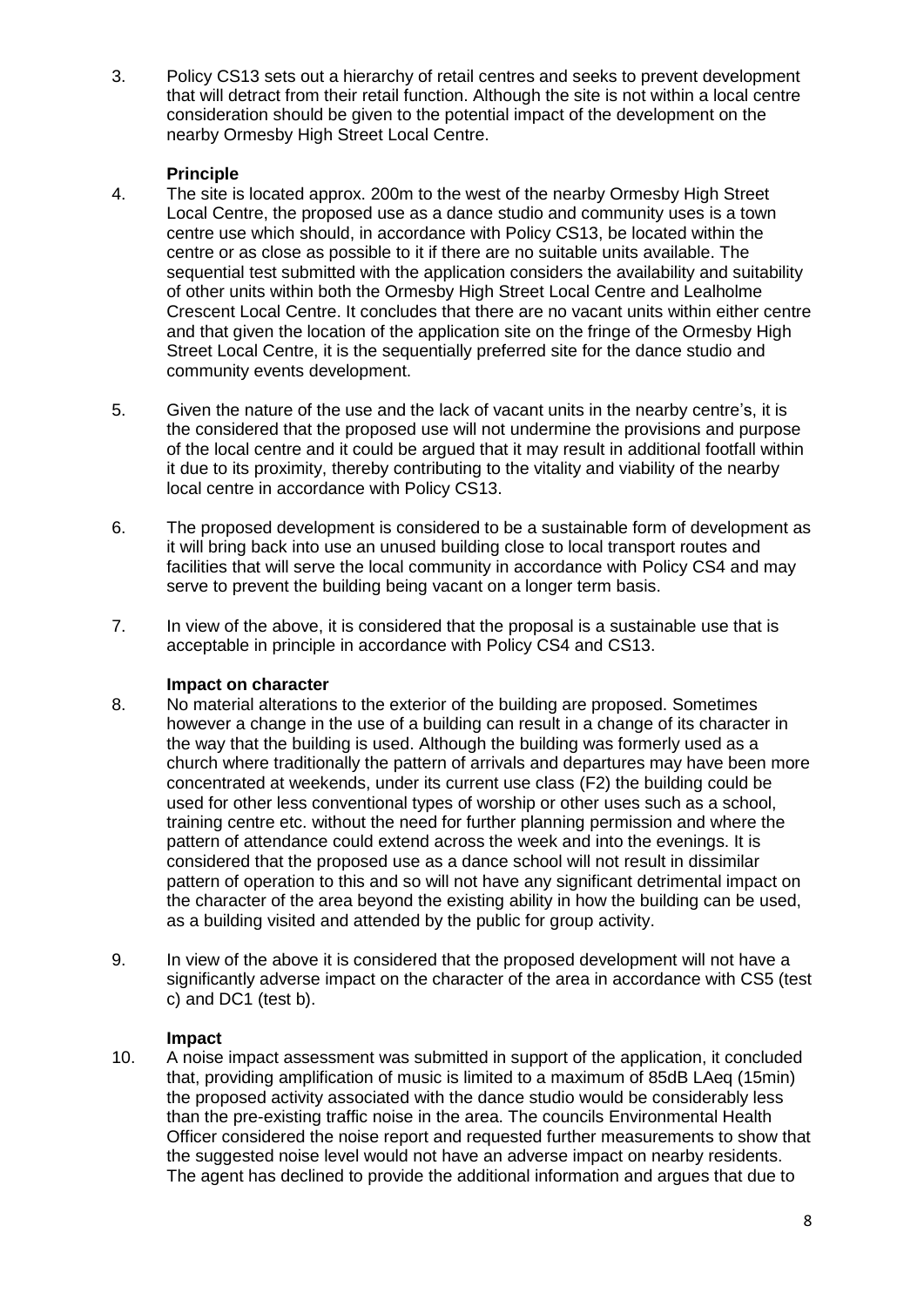the position of windows in relation to nearby properties and the insulation provided by internal walls, that the noise levels would not be excessive. It is further argued that given the existing use, noise from church services through amplified music already has the potential to generate similar levels of noise.

- 11. Whilst it would be preferable to have the additional noise measurements to underpin the arguments the applicant is making, there is merit in the view that the use of the building as a church (or other use in the current use class) has the potential to generate as much or possibly more noise than the proposed use being considered under this application. The current use is also unlimited in terms of its hours of operation and so could potentially create noise and disturbance outside of what would be considered acceptable hours. This application provides an opportunity to limit the hours of operation and noise levels at the site which will give greater control over potential disturbance. Taking this into view it would be difficult to justify a refusal of planning permission in terms noise and disturbance arising from the proposed use, particularly where this is relating to the use of amplified music as the level of music being played can, be easily reduced. A suitable condition limiting the hours of use and noise levels at the site is recommended.
- 12. Noise and disturbance can also occur from the movement of vehicles and opening and shutting of car doors. Again it is considered that the level of traffic movements associated with the proposed use will not differ significantly from the potential operation of the existing use and that impacts of such noise will be more relative to the success and patronage of the previous and proposed uses which is not easily controlled by planning considerations or conditions.
- 12. Concerns were raised regarding privacy to a side facing kitchen window at No. 4 Chapel Close which faces towards the parking area. There is a fence and some vegetation along the shared boundary that will provide some screening, although due to the differing land levels this is reduced to a certain degree. This situation is however no different than it is with the current use. As such it is considered that any increase in loss of privacy due to use of the car park associated with the approved use would not be significantly different from that existing and as such it would be difficult to justify refusal of planning permission on the basis of loss of privacy.
- 13. In light of the above, it is considered that the proposed development will not have a significant additional impact on the amenity of nearby residents, beyond that of the existing arrangements and is therefore in accordance with Policy DC1 (test c) in this regard.

# **Highways**

- 14. Concerns were raised regarding the movement of traffic and parking on Pritchett Road. In assessing the level of traffic movements and likely demand for on street parking account must be taken of the existing situation. Use of as a place of worship can result in a high level of worshippers arriving at the site at the same time. With the proposed use, it is likely that classes will take place at varying times thereby spreading the arrival and departure of vehicles across the times of operation. It is considered that this will have a lesser impact than the existing use has the potential to have.
- 15. The Councils Highway Engineer advised that the proposal should comply with the parking standards set out in the Tees Valley Highway Design Guide which requires that 1 parking space per 10m<sup>2</sup> of public space is provided. The applicant indicates a total of 175 $m<sup>2</sup>$  of public space within the building (dance studios plus café area) which would require 18 spaces to be provided. The proposed site plan indicates parking for 14 vehicles, this falls short of the required standard. However, as there is an existing building and use at the site, consideration also needs to be taken of the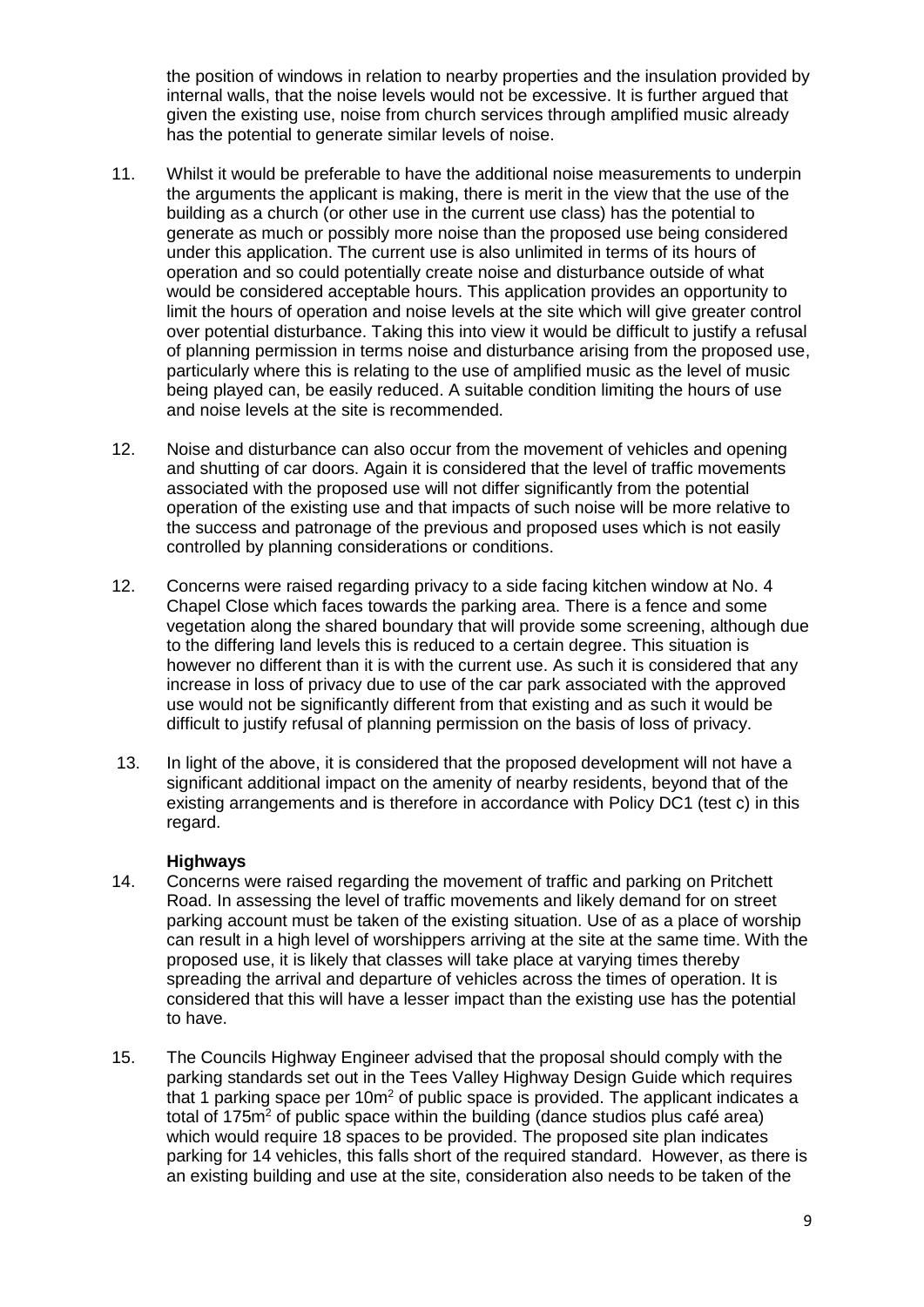current situation. The parking standard for places of worship is for 1 space per six seats, there is no information provided for the capacity of the church but based on the size of the floor area of the main hall alone the parking requirement for the existing church would be at least 25 spaces indicating that this is greater than that needed for the proposed use. In view of the parking requirement for the proposed use being less than that of the existing use it would be difficult to justify refusal of planning permission based on lack of parking as it will in theoretical terms, be an improved situation.

- 16. Plans submitted with the application show provision of four cycle parking spaces which is in accordance with the Highway Design Guide.
- 17. In view of the above it is considered that the proposal will not result in a significant increase in traffic movements at the site and although the provision of parking falls short of the Design Guide requirements, the proposal will not result in an increase parking demand over and above the approved use. It is considered therefore that the proposal will not have an impact on the safe operation of the highway in accordance with Policy DC1 (test d).

# **Other matters**

18. Comment was made that parking restrictions should be put in place to resolve parking issues within the area and to avoid access for emergency vehicles being blocked. This is a matter for consideration under highway legislation.

# **Summary**

19. The proposal has been assessed against local policy and guidance. It is considered that, due to its location close to the local centre, the proposed use is acceptable in principle and that the reuse of a vacant building that is close to local facilities represents a sustainable form of development. It is the Development Control view that the proposal will not have any notable detrimental impact on the character of the area, the amenity of nearby neighbours or on the safe operation of the highway. All other issues raised have been considered but do not justify refusal of planning permission.

### **Conclusion**

20. In view of the above, the proposal is considered to be an acceptable form of development fully in accordance with National and Local policy and is therefore recommended for approval.

# **RECOMMENDATIONS AND CONDITIONS**

# **Approve with Conditions**

1. Time Limit

The development to which this permission relates must be begun not later than the expiration of three years beginning with the date on which this permission is granted.

Reason: In order to comply with the requirements of Section 91 of the Town and Country Planning Act 1990 (as amended).

# 2. Approved Plans

The development hereby approved shall be carried out in complete accordance with the plans and specifications detailed below and shall relate to no other plans:

- a) Location Plan received 05.02.2020
- b) Site plan received 29.09.2020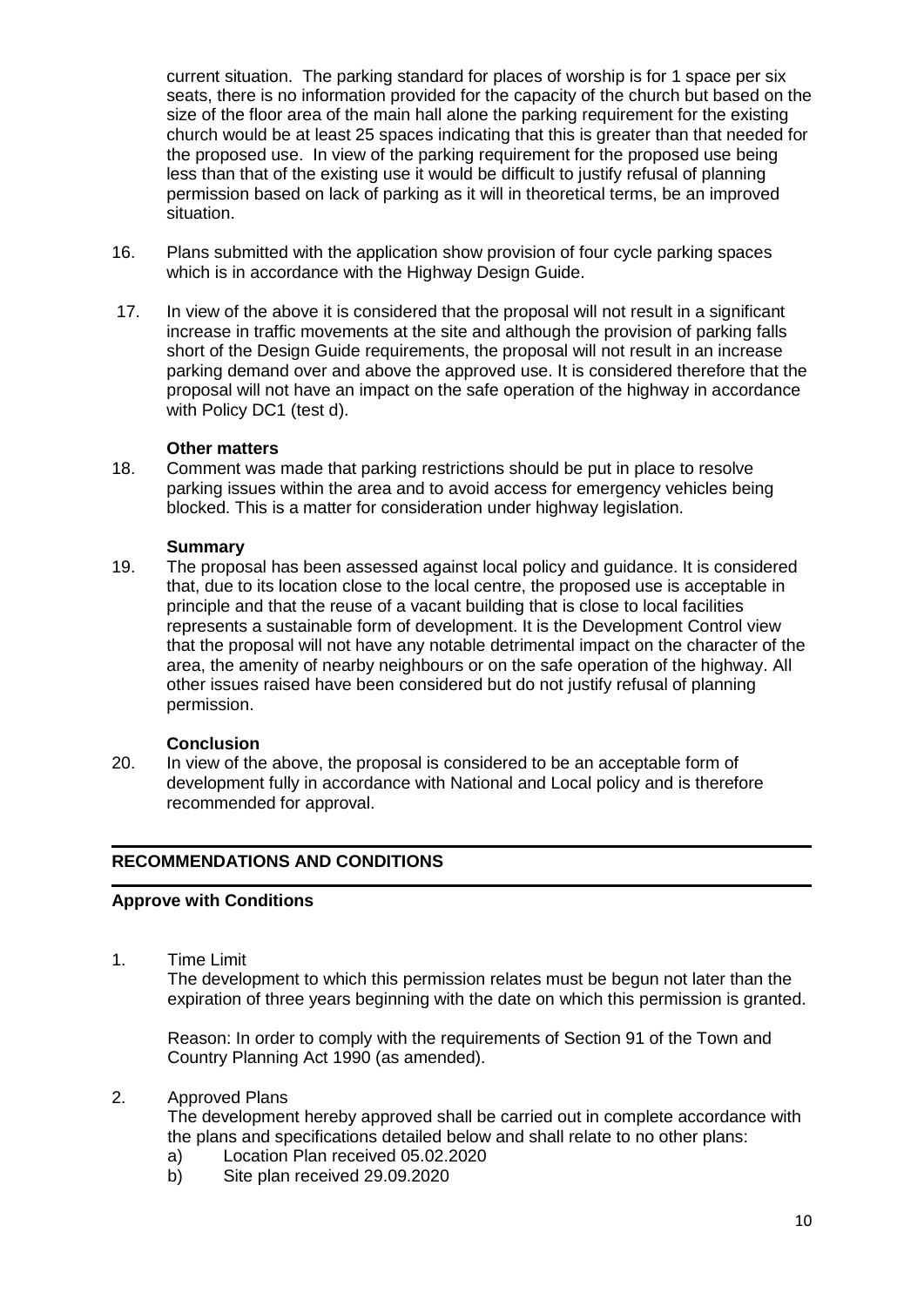Reason: For the avoidance of doubt and to ensure that the development is carried out as approved.

3. Hours of Operation

The premises shall not operate outside the hours of 0900hr to 21.00hrs Monday to Sunday Monday to Saturday

Reason: In the interests of amenity of residents having regard for policy DC1 of the Local Plan and section 12 of the NPPF.

4. Noise Mitigation on request

If noise levels, as a result of the use hereby approved, when measured at the façade of any of the dwellings whose boundaries adjoin the development site, exceed 5dB above background noise levels then;

a. At the written request of the Local Planning Authority, and within 1 month of the request being made, the operator of the premises shall submit a scheme of mitigation measures in writing to the Local Planning Authority, and;

b. Once accepted by the Local Planning Authority in writing, the approved scheme shall be implemented on site within 1 month of the scheme being agreed and thereafter retained in perpetuity.

In the event that an agreed scheme is not implemented within 4 months of the initial request for a mitigation scheme to be submitted, all amplified sound at the premises shall cease until an agreed scheme is implemented.

Reason: To avoid undue noise and disturbance in the interests of the amenity of nearby residents.

5. Windows to the North West elevation shall remain closed during the hours of 9am to 9pm.

Reason: To prevent noise transmission in the interests of the amenity of nearby neighbours

# **REASON FOR APPROVAL**

This application is satisfactory in that the use as dance studio/community use accords with the principles of the National Planning Policy Framework (NPPF) and the local policy requirements (Policy DC1, CS4, CS5 of the Council's Local Development Framework). Where appropriate, the Council has worked with the applicant in a positive and proactive way in line with paragraph 38 of the NPPF (2019).

In particular, dance studio/community use will not prejudice the character and function of the area and does not significantly affect any landscaping or prevent adequate and safe access to the site. The dance studio/community use will be consistent with the residential uses of this location and it will not be detrimental to any adjoining or surrounding properties. The traffic generated, car parking and noise associated with the dance studio/community use will not be of a level likely to result in an unacceptable impact on nearby premises.

The application is therefore considered to be an acceptable form of development, fully in accordance with the relevant policy guidance and there are no material considerations, which would indicate that the development should be refused